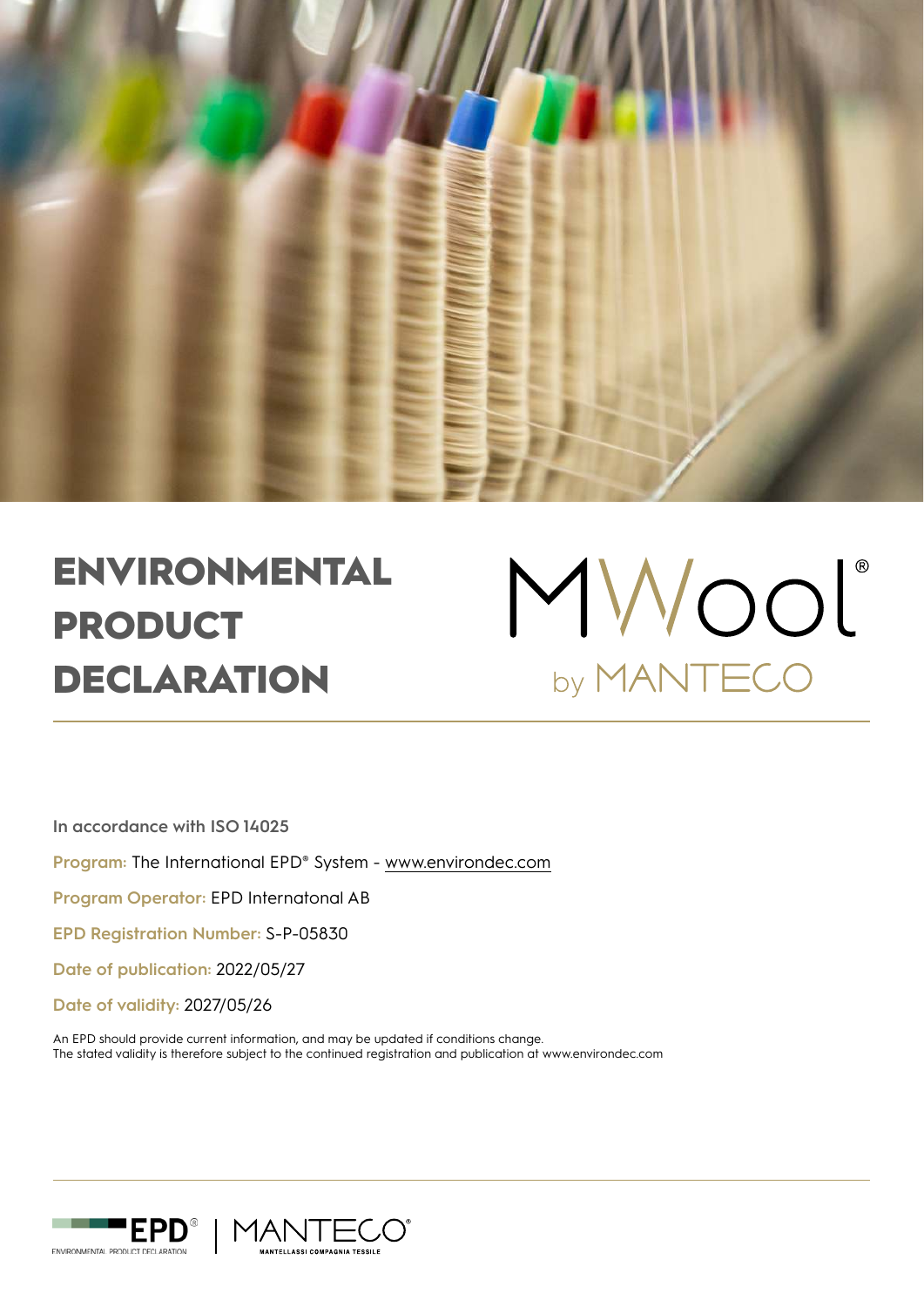## **PROGRAMME INFORMATION**

**Program:** The International EPD® System EPD International AB Box 210 60 SE-100 31 Stockholm

> www.environdec.com info@environdec.com

**Product category rule (PCR):** PCR 2013:12 Textile yarn and thread of natural fibres, man-made filaments or staple fibres, version 3.0 UN CPC 263 and 264.

**PCR review was conducted by:** The Technical Committee of the International EPD® System. Review chair: Barbara Nebel Contact via info@environdec.com

**Independent third-party verification of the declaration and data, according to ISO 14025:2006:** 

 $\Box$  EPD process certification  $\Box$  EPD verification

**Third party verifier:** Ugo Pretato, Studio Fieschi & soci

**Approved by:** The International EPD® System

### **Procedure for follow-up of data during EPD validity involves third party verifier:**

 $\Box$  Yes  $\boxtimes$  No

EPDs within the same product category but from different programmes may not be comparable.

For two EPDs to be comparable, they must be based on the same PCR (including the same version number) or be based on fully aligned PCRs or versions of PCRs; cover products with identical functions, technical performances and use (e.g. identical declared/functional units); have equivalent system boundaries and descriptions of data; apply equivalent data quality requirements, methods of data collection, and allocation methods; apply identical cut-off rules and impact assessment methods (including the same version of characterisation factors); have equivalent content declarations; and be valid at the time of comparison.

**The EPD owner has the sole ownership, liability, and responsibility for the EPD.**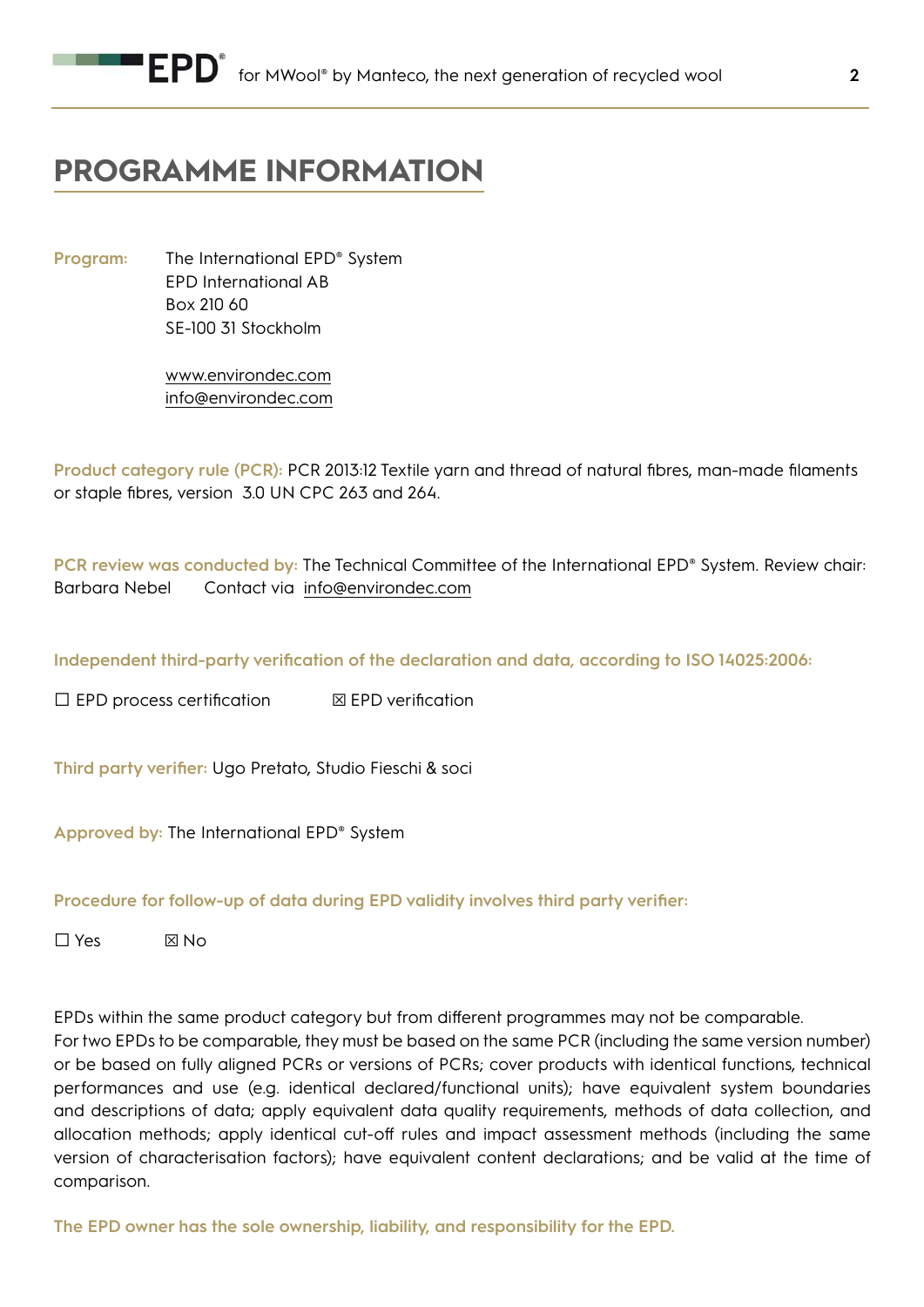## **COMPANY INFORMATION**

**Owner of the EPD:** Manteco S.p.A. Via della Viaccia 19 59013 Montemurlo, Italy E-mail: digital@manteco.com

**Description of the organisation:** Manteco is an Italian leading textile company since 1943. It was first established, in 1941, as a small spinning mill by Enzo Anacleto Mantellassi, who started the production of recycled wool yarns by regenerating old military garments and covers. And as the years passed, it has become a point of reference in the fashion world, thanks to a high level of creativity, constant research, investments, innovations and great textile solutions.

**Name and location of production site:** Manteco S.p.A. – Via della Viaccia 19, 59013 Montemurlo, Italy

**Product-related or management system-related certifications:** Global Recycled Standard (GRS), Responsible Animal Fibers (RAF), Organic Content Standard (OCS), European Flax®

### **CERTIFICATIONS IN OUR SUPPLY CHAIN**









**INITIATIVES** 





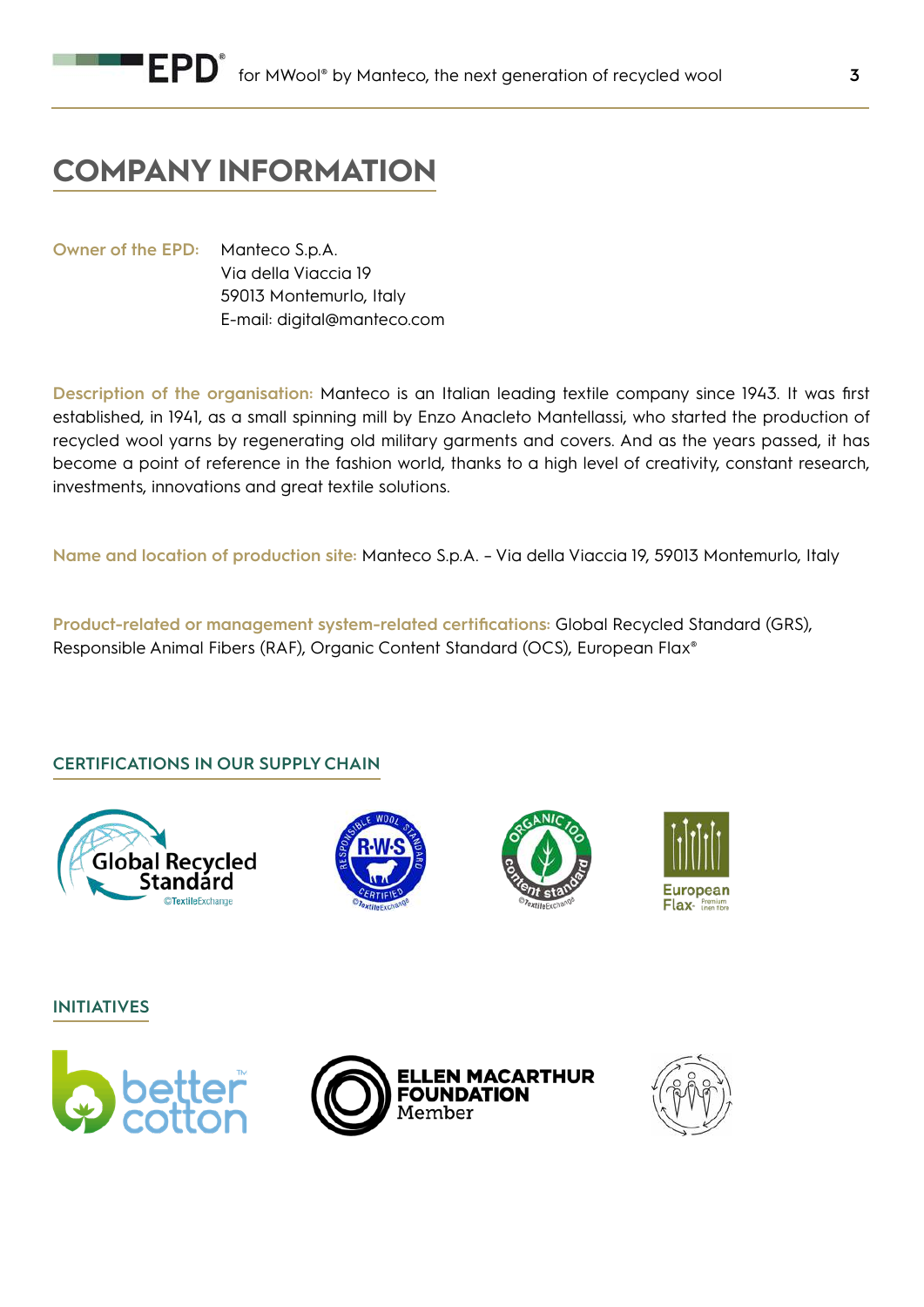## **PRODUCT INFORMATION**

### **Product name:** Yarn of MWool®

**Product identification:** MWool® is the next generation of recycled wool by Manteco. It is obtained from pre-consumer materials, industrial waste and post-consumer materials, which are carefully selected and tested, sorted per color and composition, then turned back to fibers through a low-impact mechanical recycling process. The colors of MWool® are created through the Recype® process, which makes no use of additional dyes and chemicals.

**UN CPC code:** 26320. Yarn of wool, containing 85% or more by weight of wool, not put up for retail sale

### **TECHNICAL SPECIFICATIONS**

**Composition | Reg. UE 1007/2011 :** 100% Wool

**Yarn Count | ISO 2060-1994 :** Range: Nm 2500 – Nm 18000

**Spinning :** Carded spinning

|                                           | <b>LIGHT COLORS</b> | <b>DARK COLOURS</b> |  |
|-------------------------------------------|---------------------|---------------------|--|
| Colourfastness to light ISO 105-B02: 2014 | Shade change 3      | Shade change 3/4    |  |
| Acid Perspiration ISO 105-E04: 2013       | Shade change 3/4    | Shade change 3/4    |  |
|                                           | Staining 3/4        | Staining 3          |  |
| Alkaline Perspiration ISO 105-E04: 2013   | Shade change 3/4    | Shade change 3/4    |  |
|                                           | Staining 3/4        | Staining 3          |  |
| Rubbing ISO 105-X12: 2016                 | Dry staining 4      | Dry staining 3      |  |
|                                           | Wet Staining 3      | Wet staining 2      |  |
| Dry Cleaning ISO 105-D01: 2010            | Shade change 3/4    | Shade change 3/4    |  |
|                                           | Staining 3/4        | Staining 3          |  |
| Water ISO 105-E01: 2013                   | Shade change 3/4    | Shade change 3/4    |  |
|                                           | Staining 3/4        | Staining 3          |  |

Compliance to Regulation (EC) No 1907/2006 of the European parliament and of the council of 18 December 2006 concerning the Registration, Evaluation, Authorisation and Restriction of Chemicals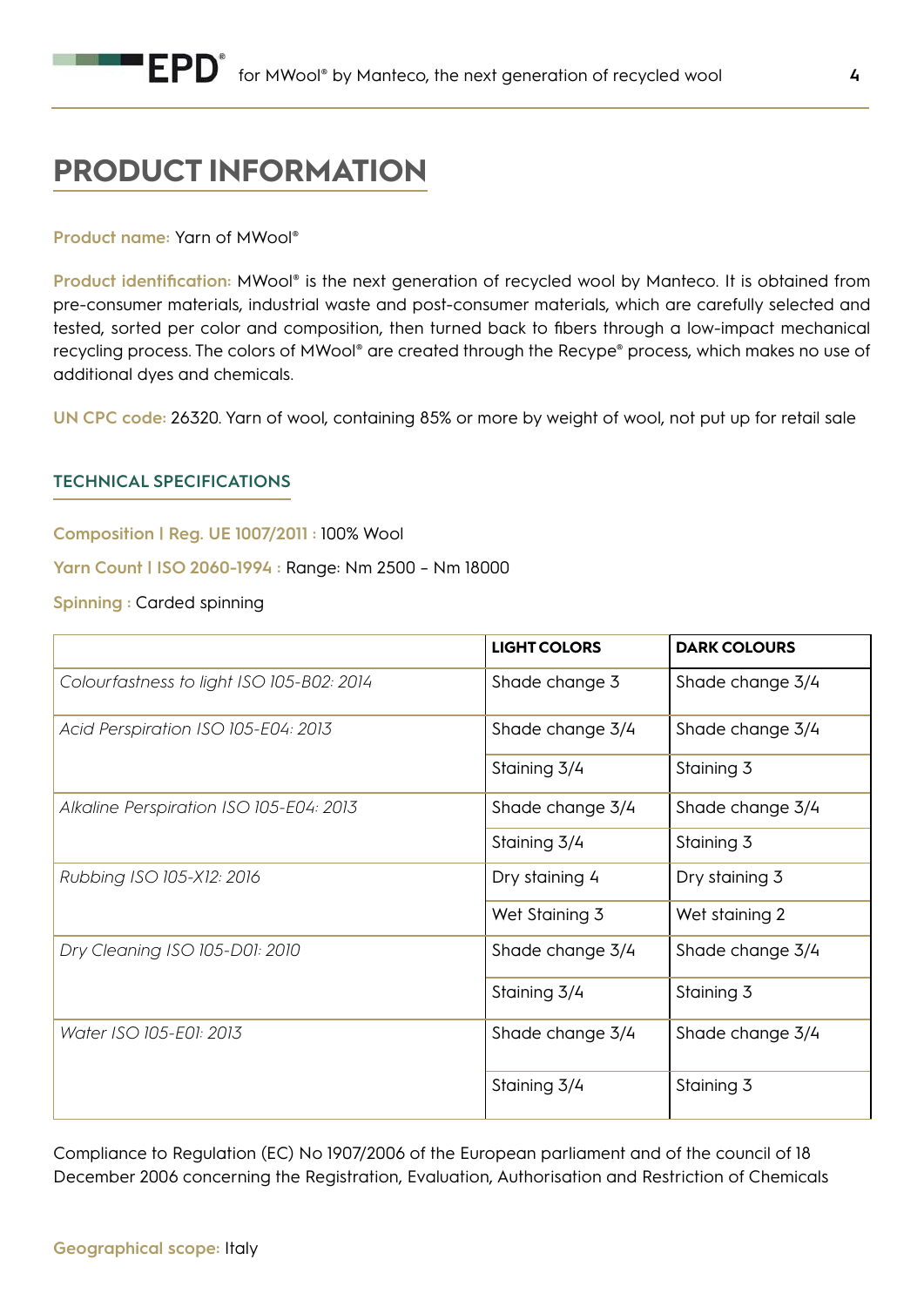## **LCA INFORMATION**

**Functional unit / declared unit:** 1 kg of MWool® yarn.

**Reference service life:** not applicable.

**Time representativeness:** year 2019 was taken as reference, since more representative than years 2020- 2021, affected by the Covid pandemic.

**Database(s) and LCA software used:** Ecoinvent 3.7 database and SimaPro 9.2 software

## **LCA SYSTEM DIAGRAM**

**UPSTREAM stage:** MWool® yarns are produced from 100% recycled wool, coming from pre- and post-consumer textile wastes. The life cycle inventory of this stage includes:

### - **For the post-consumer garments:**

- Collection in USA and North Europe
- Packaging of post-consumer textiles
- Transport to India and Pakistan
- Textile sorting and removal of accessories (zip, buttons, etc.)
- Transport to Italian trading company
- Waste treatment

### **- For the pre-consumer textile waste:**

- Collection of spinning textile wastes in Eastern Europe and Italy
- Collection of tailoring textile wastes in in Eastern Europe, Turkey, Italy, North Africa
- Packaging of pre-consumer textiles
- Transport to Italian trading company
- Waste treatment

**CORE stage:** The life cycle inventory of this stage includes:

- The shredding process (materials and energy consumption, waste production)
- The fraying process (materials and energy consumption, waste production)
- The spinning process (materials and energy consumption, waste production)
- The winding process (materials and energy consumption, waste production)
- Transports from and to companies
- Treatment of wastes/wastewater generated during the processes of fraying, shredding, spinning and winding and related treatments

**DOWNSTREAM stage:** The life cycle inventory of this stage includes the average transport of MWool® yarns to the customer company and a scenario of End-of-Life.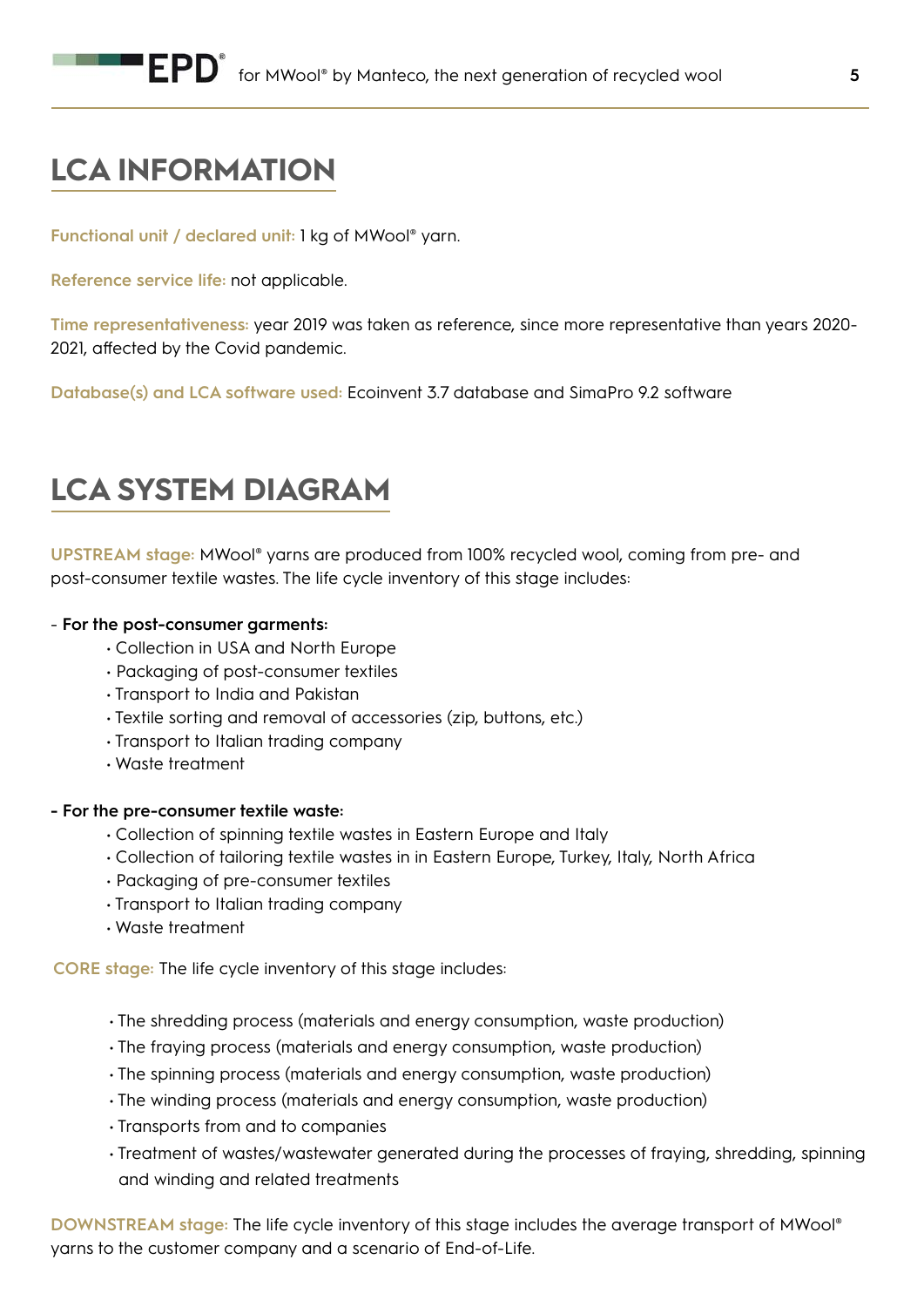### **Description of the value chain of MWool® yarn:**

Post-consumer garments are collected in USA and North Europe, where end-of-life clothes are deposited in dedicated containers, and/or in plastic bags. Subsequently, they are transported to a collection centre, where clothes are gathered, packed into big bales and sent to India (85%) or Pakistan (15%). In India/ Pakistan textiles are manually sorted, according to the type of material, and accessories (such as zips, buttons, labels) are removed. Subsequently textiles are packed into big plastic bales (which are assumed to contain 400 kg of textile). The process of clothes sorting and accessories removal is manual, and just electricity for working environments and conveyor belt is considered.

Pre-consumer textile waste are as well used to produce MWool® yarns. It includes waste from the spinning process (68%) and the tailoring phase (32%) (fabric leftover after cutting out a pattern or textiles presenting some flaws, for example). Pre-consumer waste from spinning is collected in Eastern Europe (assumed 50%) and in Italy (assumed 50%); pre-consumer waste from tailoring is collected in Eastern Europe (assumed 25%), in Turkey (assumed 25%), in Italy (assumed 25%) and in North Africa (assumed 25%).

The pre- and post-consumer textile arrives at Italian trading companies (located in Prato) in plastic big bales. Here the packaging is removed and the textile is sorted according to the type of treatment (shredding or fraying) it will be subjected to and according to the colour. This step is manual and requires time and expertise, but allow to avoid the treatment of dyeing (and the related environmental impacts). After the sorting process, the pre- and post-consumer textiles are ready to be transformed into secondary wool fibres. According to the state of the textile, it can be submitted to the processes of shredding or to the process of fraying. In addition, in some cases, waste from spinning (pre-consumer textile) are already fibres and, as a consequence, do not require any type of treatment. The fibres of recycled wool are transported with lorries from the trading companies to Manteco SpA, within an average distance of 20 km. The recycled wool fibres take the brand MWool® and are ready to be spun into MWool® yarns. The thread is wound on a plastic coil (weight: 15 g), which carries 150-180 g of thread. The plastic coil can be reused (assumption of 100 reuses). Subsequently, the yarn is winded on cardboard cones (40 g, each one carrying 1,5-1,8 kg of yarn). The winded MWool® yarn is sent to local enterprises that produce the fabrics. An average of 20 km covered with a lorry is considered for the transportation.

The yarn is employed to produce clothes, which after the use (not included in the EPD, as indicated in the PCR) can undergo very variable End-of-Life scenarios. According to a recent review [9], worldwide, 75% of textile waste is landfilled, while 25% is recycled or reused. These percentages have been used for modelling the End-of-Life scenario of the MWool® yarn.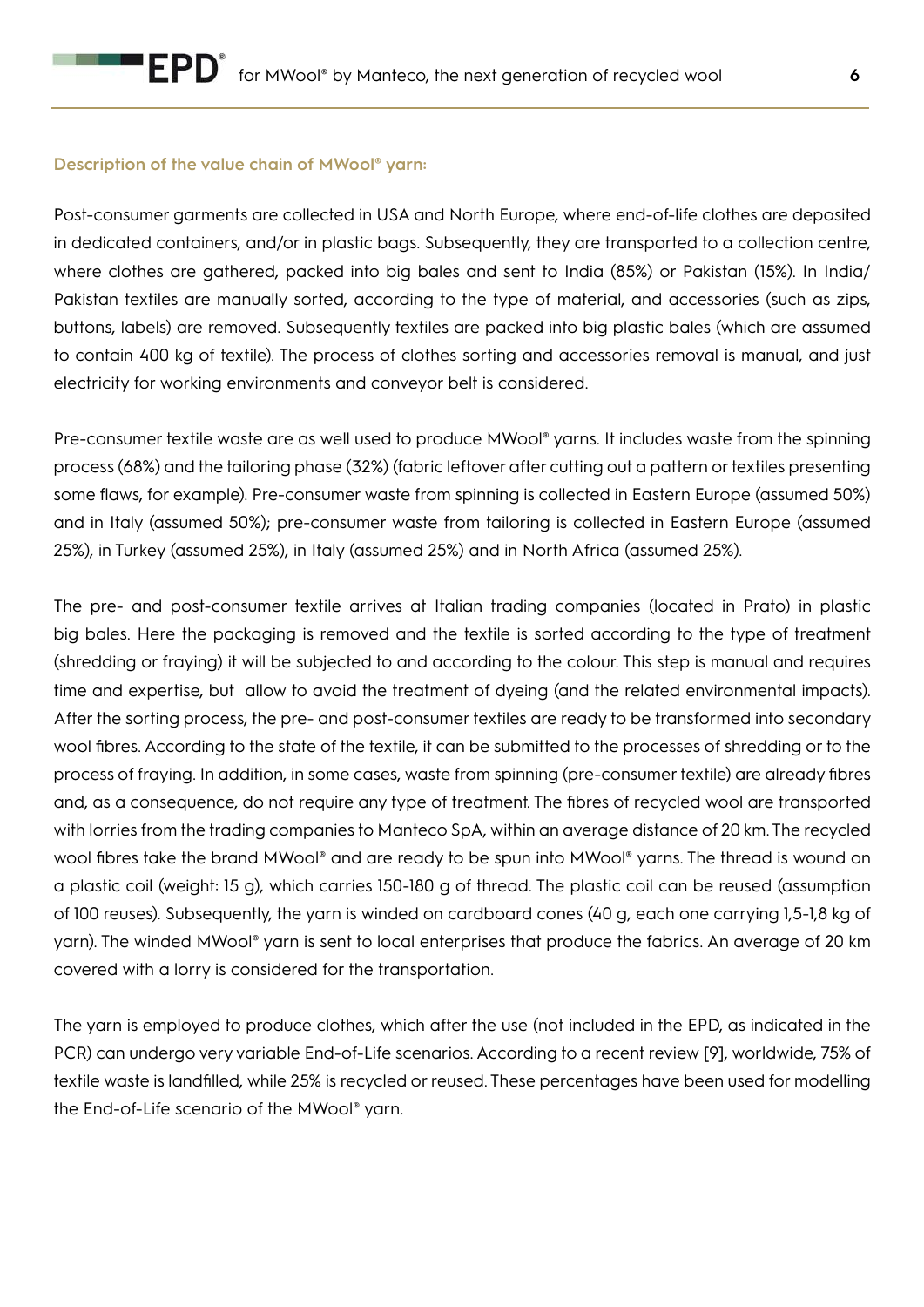## $\textbf{F}\textbf{PD}^\textnormal{\texttt{e}}\;$  for MWool® by Manteco, the next generation of recycled wool **7**

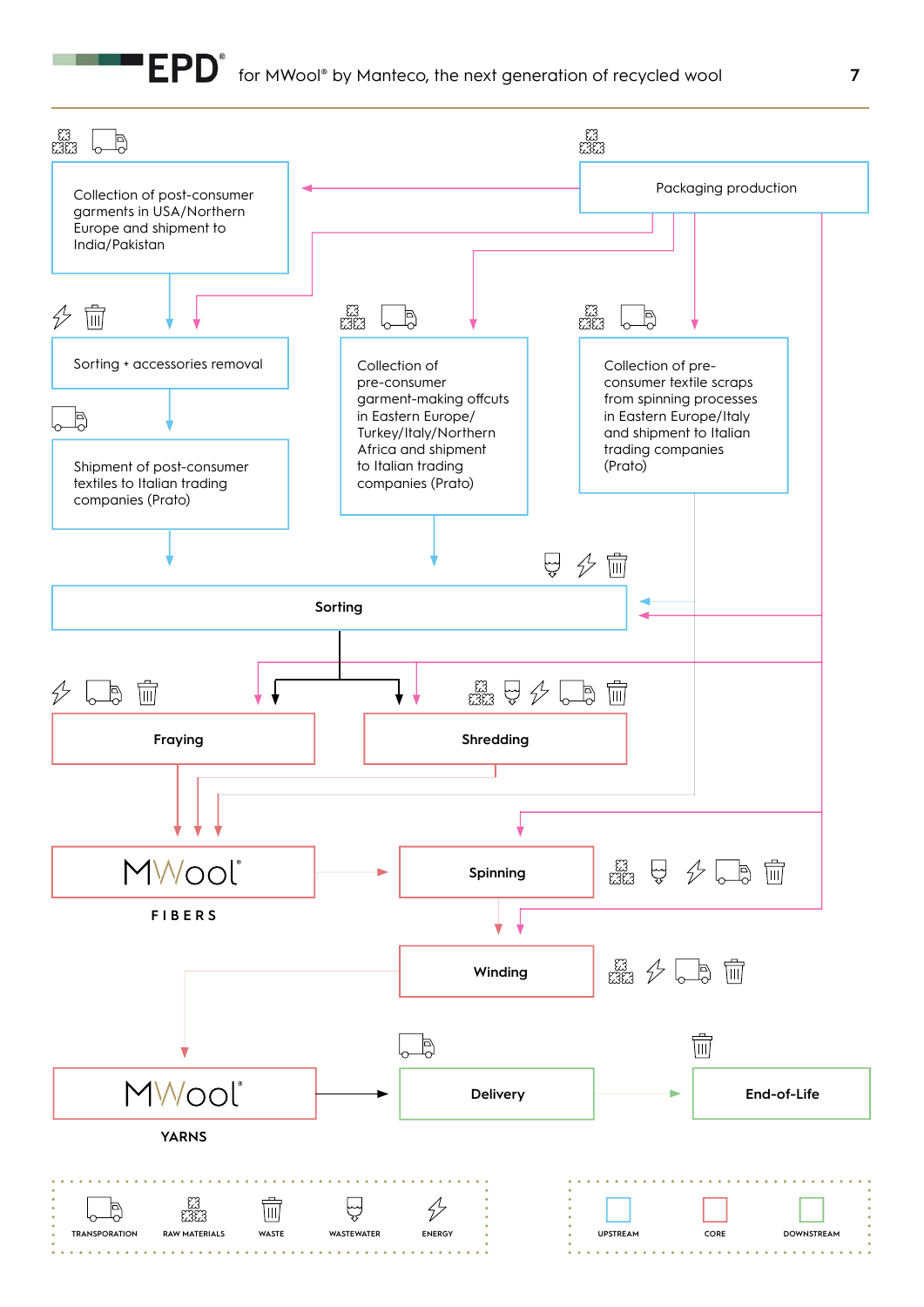

### **Description of system boundaries:** cradle-to-grave

**Excluded lifecycle stages:** The consumer use of the product is not included in the PCR.

### **More information:**

**- Assumptions:** In the upstream stage some assumptions to fill data gaps were required, mainly on the specific locations of collection and sorting centres in USA, Europe, India, Pakistan, Turkey, Eastern Europe. Other assumptions concern the mean of transport, the waste textile packaging and the energy used in India and Pakistan to remove accessories. Nevertheless, all the above assumptions can be considered fairly representative of the collection network and recycling chain, so also the result can be considered representative of the impacts of MWool®. For the core stage primary data collected by Manteco SpA were used. The core of the analysed supply chain is organised with different subcontractor companies working for Manteco Spa. Because of this fragmentation, the Italian electricity residual mix is used. For the downstream stage a waste treatment scenario has been assumed according to literature.

### **- Life Cycle Impact Assessment methods:**

- EF 3.0 method for the impact categories of
	- Global warming potential (GWP): GWP-fossil, GWP-biogenic, GWP-land use and land use change (luluc), and GWP-total;
	- Acidification potential (AP);
	- Eutrophication potential (EP);
	- Photochemical ozone creation potential (POCP);
	- Ozone depletion potential (ODP);
	- Abiotic depletion potential (ADP) for minerals and metals (non-fossil resources);
	- Abiotic depletion potential (ADP) for fossil resources;
	- Water deprivation potential (WDP)

- Cumulative Energy Demand (CED) for the calculation of energy use;

- **LCA practitioners:** PhD Isabella Bianco, Prof. Gian Andrea Blengini
- **Organisation:** Politecnico di Torino, Corso Duca degli Abruzzi 24, 10129, Torino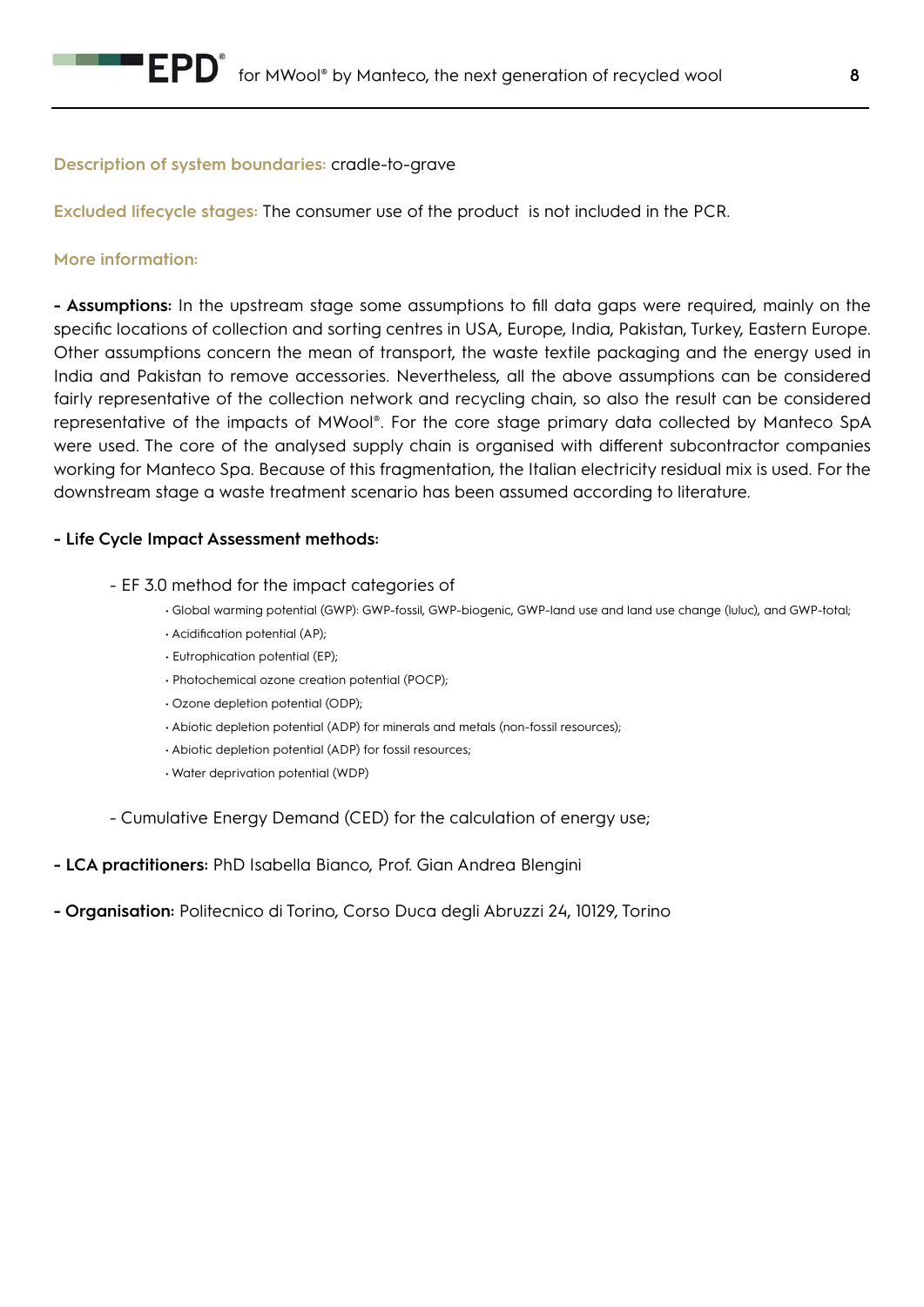## **CONTENT DECLARATION**

### **PRODUCT**

| <b>Materials /</b><br>chemical<br>substance  | % of material weight | % of biobased | % of which recycled             |                                  |  |
|----------------------------------------------|----------------------|---------------|---------------------------------|----------------------------------|--|
|                                              |                      | material      | <b>PRE</b><br>consumer<br>share | <b>POST</b><br>consumer<br>share |  |
| Recycled wool                                | 93%                  | 100%          | 36%                             | 64%                              |  |
| Pigments and<br>dye stuff                    | $\triangleleft$      | 0%            | 0%                              | 100%                             |  |
| Other materials<br>(e.g. anti-stat,<br>oils) | 1%                   | 0%            | 0%                              | 0%                               |  |
| Water                                        | 5%                   | 0%            | 0%                              | 0%                               |  |
| Total                                        | 100%                 |               |                                 |                                  |  |

MWool® yarns don't contain any materials or substances included in the Candidate List of Substances of Very High Concern (SVHC) for authorisation issued by the European Chemicals Agency. Under normal storage and use conditions, these yarns can be handled with no particular precautions or special protective equipment.

### **PACKAGING**

**Distribution packaging:** plastic big bags (HDPE), core board and polypropylene coils, low-density polyethylene film and euro flat pallets.

**Weight of the packaging materials for 1 kg of MWool® yarn:**

Polypropylene: 1,02 g HDPE: 2,39 g Low-density polyethylene film: 1,58 g Euro flat pallet: 0,321 g Core board: 26,7 g

### **RECYCLED MATERIAL**

**Provenience of recycled materials (pre-consumer or post-consumer) in the product:** The MWool® yarn is produced from 100% recycled wool. With reference to year 2019, the provenience of the recycled wool is for the 64% coming from post-consumer textiles and for the 36% from pre-consumer scraps. Post-consumer garments are collected for about the 50% in USA and for the other 50% in North Europe.

The pre-consumer textile waste comes for the 68% from spinning processes (located in Eastern Europe and Italy), and for the 32% from tailoring processes (located in Eastern Europe, Turkey, Italy, North Africa).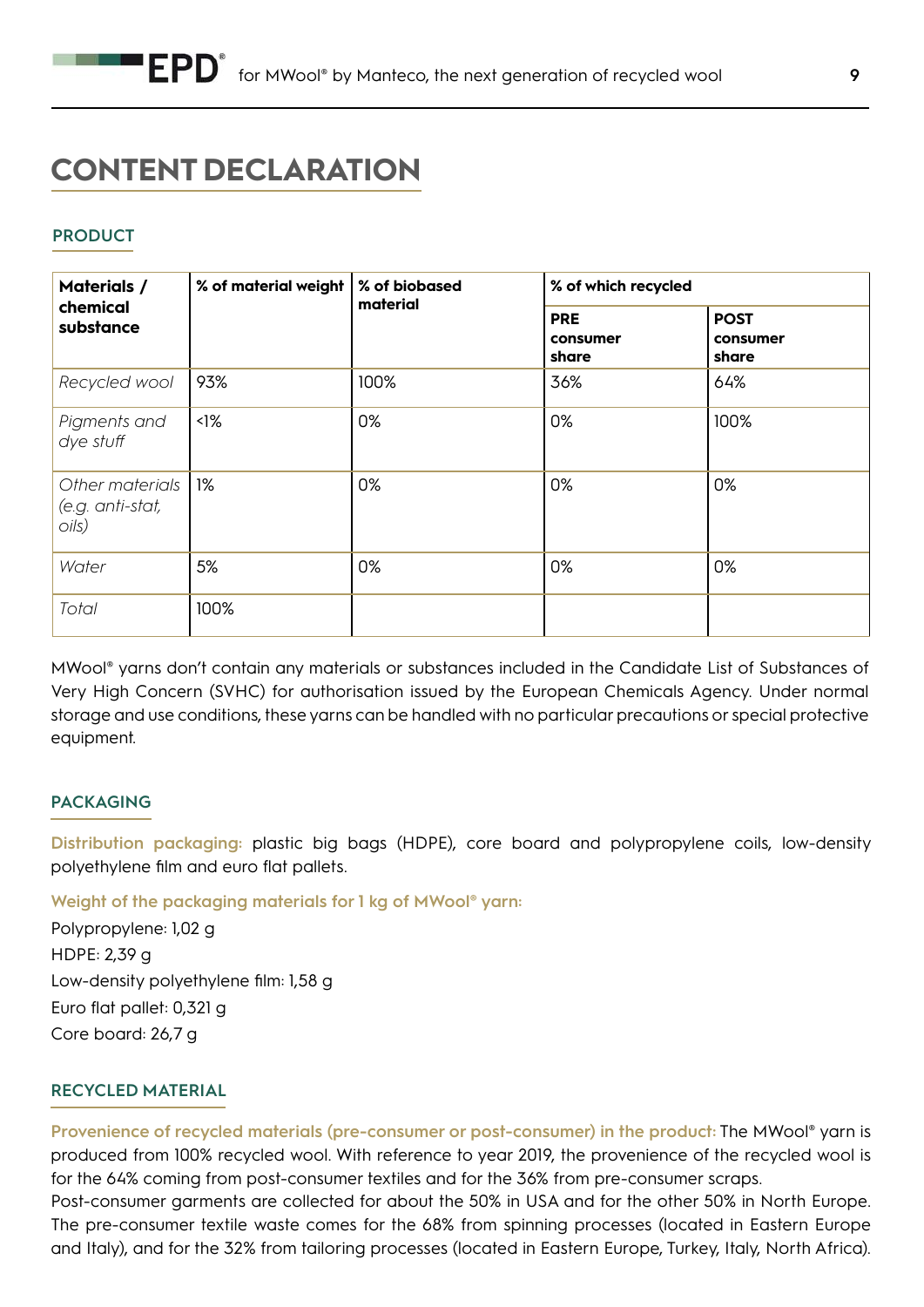## **ENVIRONMENTAL PERFORMANCE**

Version 2.0 (published on 2022-03-29) of the default list of environmental performance indicators has been applied.

### **POTENTIAL ENVIRONMENTAL IMPACTS**

| <b>PARAMETER</b>                                   |                                        | <b>UNIT</b>                   | <b>Upstream</b> | Core     | Down-<br>stream | <b>TOTAL</b> |
|----------------------------------------------------|----------------------------------------|-------------------------------|-----------------|----------|-----------------|--------------|
| Global<br>warming<br>potential<br>(GWP)            | Fossil                                 | kgCO <sub>2</sub><br>eq.      | 6,51E-01        | 1,04E+00 | 5,14E-02        | $1,74E+00$   |
|                                                    | Biogenic                               | kg CO <sub>2</sub><br>eq.     | 2,72E-02        | 1,57E-01 | 5,53E-01        | 7,37E-01     |
|                                                    | Land use and<br>land<br>transformation | kgCO <sub>2</sub><br>eq.      | 3,41E-02        | 9,27E-05 | 7,61E-06        | 3,42E-02     |
|                                                    | <b>TOTAL</b>                           | kgCO <sub>2</sub><br>eq.      | 7,12E-01        | 1,20E-00 | 6,04E-01        | 2,51E+00     |
| Acidification potential (AP)                       |                                        | kg mol H <sup>+</sup><br>eq.  | 9,70E-03        | 4,10E-03 | 1,49E-04        | 1,40E-02     |
| Eutrophication<br>potential (EP)                   | Aquatic<br>freshwater                  | kg P eq.                      | 1,09 E-04       | 1,99E-04 | 1,07E-05        | 3,19E-04     |
|                                                    | Aquatic<br>marine                      | kg N eq.                      | 3,17E-03        | 7,95E-04 | 1,38E-03        | 5,33E-03     |
|                                                    | Aquatic<br>terrestrial                 | mol N eq.                     | 2,86E-02        | 7.59E-03 | 4,59E-04        | 3,67E-02     |
| Photochemical oxidant creation<br>potential (POCP) |                                        | kg<br><b>NMVOC</b><br>eq.     | 7,31E-03        | 2,26E-03 | 3,02E-04        | 9,87E-03     |
| Ozone layer depletion (ODP)                        |                                        | kg CFC<br>$11$ eq.-           | 1,05E-07        | 1,45E-07 | 5,20E-09        | 2,55E-07     |
| <b>Abiotic</b><br>depletion<br>potential<br>(ADP)  | Metals and<br>minerals                 | kg Sb.<br>eq.                 | 5,58E-06        | 1,40E-06 | 9,20E-08        | 7,07E-06     |
|                                                    | Fossil<br>resources                    | MJ, net<br>calorific<br>value | 9,85E+00        | 1,64E+01 | 3,92E-01        | 2,66E+01     |
| Water deprivation potential (WDP)                  |                                        | m3 world<br>eq.               | $4,24E-01$      | 1,01E-01 | 2,24E-03        | 5,28E-01     |